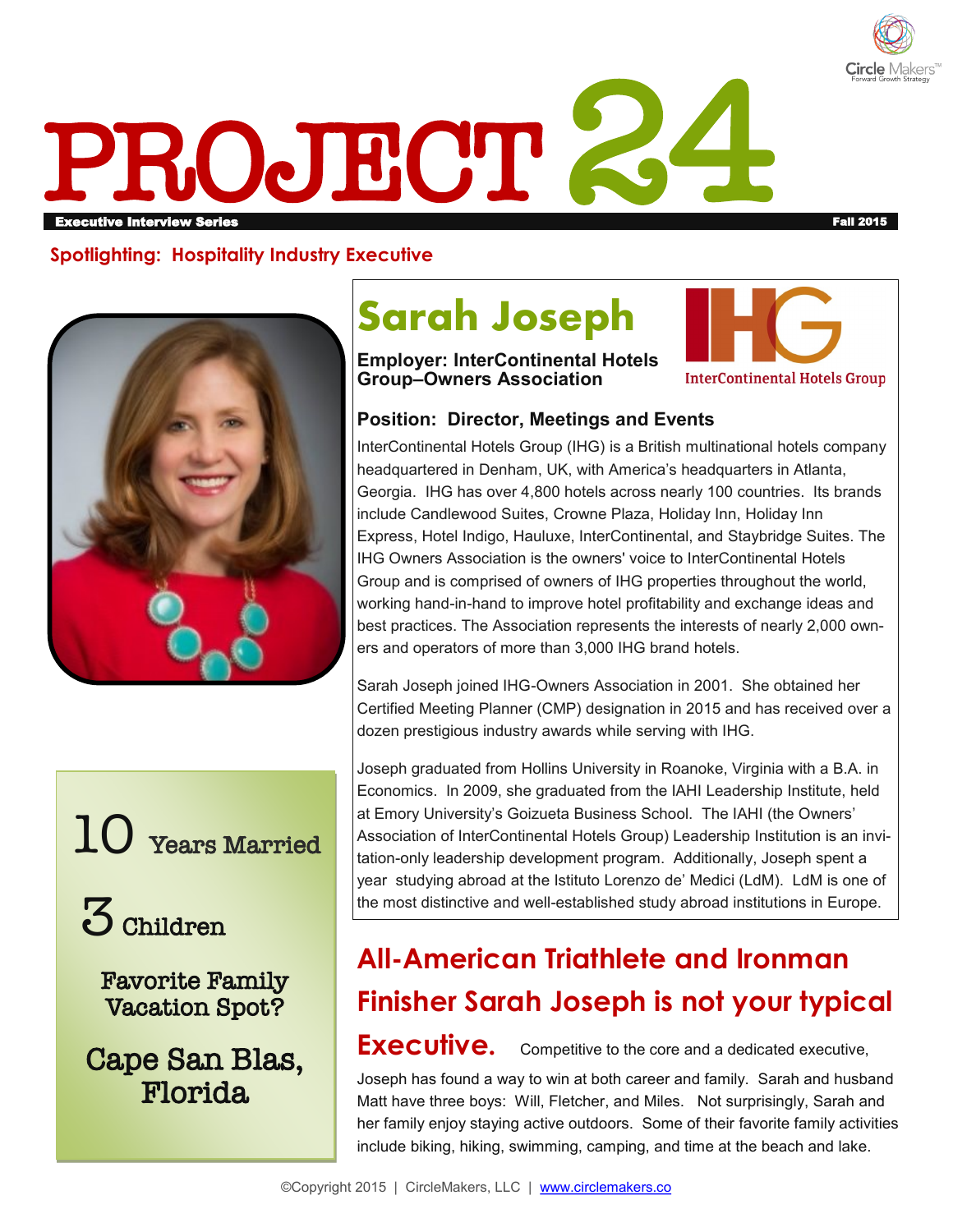

"Be present, supportive, and teach them unconditional love."

- Sarah Joseph

**Joseph with husband Matt and sons Will (7), Fletcher (5), and Miles (2).** 

#### **Q: How would you define your mission as a parent?**

A: "Be present, supportive, and teach my kids unconditional love." Joseph admits it is difficult to slow everything down in order to stay focused on family, but does her best to avoid overcommitting to activities, sports, and volunteer positions. Yet she admits there is always the temptation to 'do it all.'

### **Q: What are the biggest challenges you face in balancing demands at the office and home?**

A: "Honestly, balancing life and work takes ongoing commitment—not only finding quality time with my family, but also finding time for myself." Joseph credits a somewhat flexible work schedule with ensuring she is home for dinner and night-time routines most weekdays. Additionally, she works from home one day a week. "On Wednesdays, I stay locked in my home office—but my family knows I'm there. I have amazing support from my husband and we are fortunate to have wonderful help with childcare. I also have my parents close by who help when I am traveling. The saying is true—it takes a village!"

## **Q: What secrets can you share that have helped you both protect and grow your marriage while balancing career demands?**

A: "The biggest struggle for me right now is finding quality time with just the two of us. We have started scheduling time on our calendar (as embarrassing as it is to admit) — working out, dinner together, porch time, etc. My husband is the greatest person in my life. Unfortunately, he often falls last in line for attention."